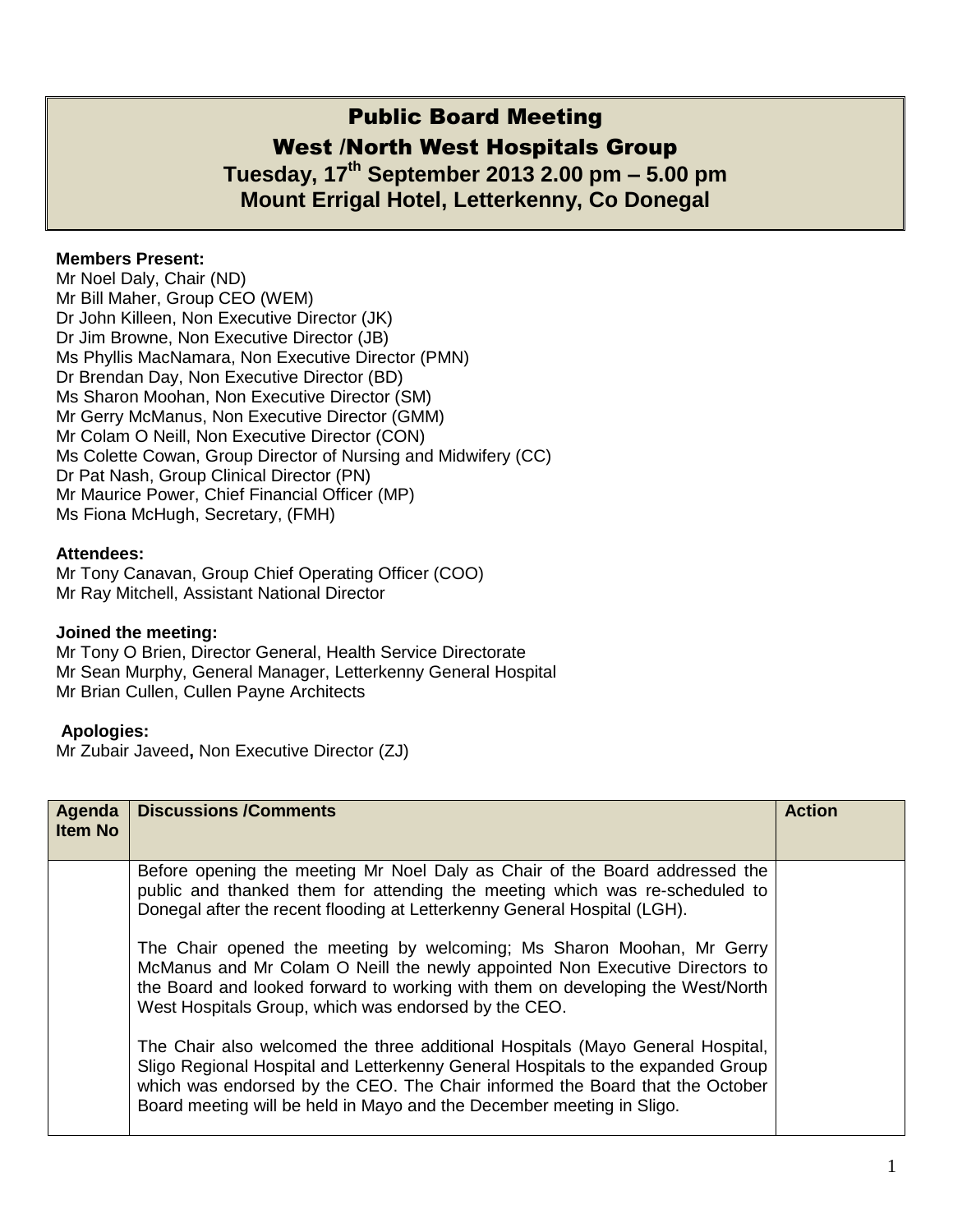| 1. | <b>Apologies/ Agenda/ Minutes</b>                                                                                                                                                                                                                                                                                                                                                                                                                                                                                                                                                    |               |
|----|--------------------------------------------------------------------------------------------------------------------------------------------------------------------------------------------------------------------------------------------------------------------------------------------------------------------------------------------------------------------------------------------------------------------------------------------------------------------------------------------------------------------------------------------------------------------------------------|---------------|
|    | The minutes of the Board meeting of the 18 June 2013 were approved on the<br>proposal of Dr John Killeen, seconded by Dr Jim Browne and the action points<br>reviewed and noted.                                                                                                                                                                                                                                                                                                                                                                                                     |               |
|    | Arising from the minutes the Chair raised two items:                                                                                                                                                                                                                                                                                                                                                                                                                                                                                                                                 |               |
|    | <b>HSD Invitation to Tender for Board Governance</b><br>Mr Power advised the Board that Ernst and Young were awarded the contract by<br>the Health Service Directorate to identify a programme of work to review existing<br>Board Governance, identify recommendations based on best practice and prepare<br>a road map for new Groups on transition to Trust Status. Mr Power will keep<br>members advised of progress.                                                                                                                                                            | <b>MP</b>     |
|    | <b>Branding</b><br>The creation of a new identity for Hospital Groups is critical to their future success<br>and Mr Power advised the Board that we are soon to go to procurement to develop<br>our brand and discussions with the Heath Service Directorate are ongoing. Mr<br>Power will keep members advised of progress.                                                                                                                                                                                                                                                         | <b>MP</b>     |
| 2. | <b>Chairman update</b>                                                                                                                                                                                                                                                                                                                                                                                                                                                                                                                                                               |               |
|    | <b>Board Committees</b>                                                                                                                                                                                                                                                                                                                                                                                                                                                                                                                                                              |               |
|    | The Board considered and approved the appointees to the following standing<br>committees as outlined by Mr Noel Daly<br>Mr Gerry McManus as a member of Audit Committee<br>٠<br>Ms Sharon Moohan as a member of the Quality and Patient Safety<br>$\bullet$<br>Committee<br>Mr Colam O Neill as a member of the Finance Committee.<br>Mr John Cregan, Director of Regional Health Office, Dublin & Mid Leinster<br>$\bullet$<br>as an advisor to the Audit Committee<br>Mr Paddy Doherty, Town Clerk, Letterkenny County Council as a member<br>$\bullet$<br>of the Audit Committee. |               |
|    | Agreed the memberships of the committees and terms of reference would be<br>finalised at next Board Meeting.                                                                                                                                                                                                                                                                                                                                                                                                                                                                         |               |
|    | The Chair congratulated Dr Jim Browne; Chair of the Children's Hospital Group<br>Board on the announcement of Ms Eilísh Hardiman as CEO and wished his Board<br>every success as they embark on the journey to enhance childcare in Ireland. It<br>was noted that Dr Browne would remain a member of this Board. This was<br>welcomed by the Board.                                                                                                                                                                                                                                  |               |
|    | <b>Group Hospital Foundation</b><br>Mr Noel Daly advised the Board that an informal meeting regarding how the<br>Foundation might work took place on the 27 June, however due to the recent<br>events at Letterkenny Hospital further consultation with existing organisations has<br>yet to take place.                                                                                                                                                                                                                                                                             | <b>ND/WEM</b> |
|    | Agreed that CEO and Chair will prepare a discussion/consultative paper for Board<br>for the December Board meeting.                                                                                                                                                                                                                                                                                                                                                                                                                                                                  |               |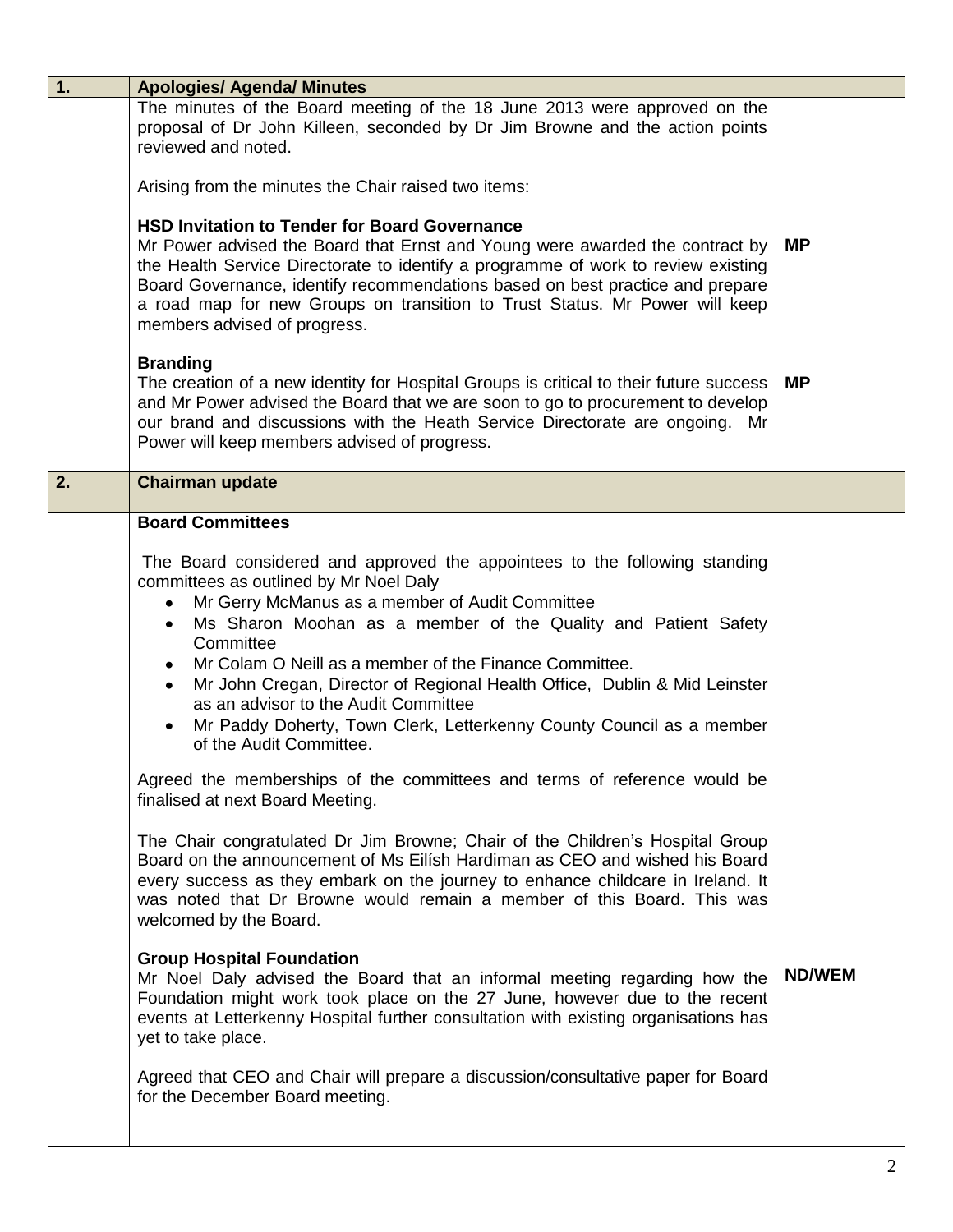|    | <b>Clinical Research Facility /Translational Research Facility (CRF/TRF)</b><br>Mr Daly informed the Board that the Clinical Research Facility /Translational<br>Research Facility (CRF/TRF) development commenced on the UHG site. This<br>facility is a joint venture between Galway University Hospitals (GUH) National<br>University of Ireland, Galway (NUIG) and Health Research Board (HRB). Dr.<br>Browne highlighted the significance of this facility in relation to research and paid<br>tribute to Mr Maher CEO and Ms Ann Cosgrove General Manager, GUH for their<br>leadership in its development so far.<br>Mr Maher agreed to keep members advised of progress.<br><b>Letterkenny Flooding</b><br>Mr Noel Daly thanked the various bodies that had responded to the Letterkenny<br>Flood and advised the Board that this would be covered in more detail.                                                                                                                                                                                                                                                                                                                                                                                                                                                                                                                                                                                                                                                                                                                                                                                                                                                                                                                                                                                                                                                                                                                                                                                                                   | <b>WEM</b> |
|----|---------------------------------------------------------------------------------------------------------------------------------------------------------------------------------------------------------------------------------------------------------------------------------------------------------------------------------------------------------------------------------------------------------------------------------------------------------------------------------------------------------------------------------------------------------------------------------------------------------------------------------------------------------------------------------------------------------------------------------------------------------------------------------------------------------------------------------------------------------------------------------------------------------------------------------------------------------------------------------------------------------------------------------------------------------------------------------------------------------------------------------------------------------------------------------------------------------------------------------------------------------------------------------------------------------------------------------------------------------------------------------------------------------------------------------------------------------------------------------------------------------------------------------------------------------------------------------------------------------------------------------------------------------------------------------------------------------------------------------------------------------------------------------------------------------------------------------------------------------------------------------------------------------------------------------------------------------------------------------------------------------------------------------------------------------------------------------------------|------------|
| 3. | <b>Chief Executive Officer (CEO)</b>                                                                                                                                                                                                                                                                                                                                                                                                                                                                                                                                                                                                                                                                                                                                                                                                                                                                                                                                                                                                                                                                                                                                                                                                                                                                                                                                                                                                                                                                                                                                                                                                                                                                                                                                                                                                                                                                                                                                                                                                                                                        |            |
|    | <b>CEO Report (50/2013)</b>                                                                                                                                                                                                                                                                                                                                                                                                                                                                                                                                                                                                                                                                                                                                                                                                                                                                                                                                                                                                                                                                                                                                                                                                                                                                                                                                                                                                                                                                                                                                                                                                                                                                                                                                                                                                                                                                                                                                                                                                                                                                 |            |
|    | Mr Bill Maher presented a summary of his report as previously circulated, and drew<br>the Boards attentions to some of the key issues:<br>As per the Higgins Report six groups have been identified and the process of<br>appointing Chairs for the four new Groups is now in progress and soon to be<br>announced by the Minister.<br>The Health Service Directorate Organisational Structure as part of the overall<br>$\bullet$<br>Health Reform Programme is now in place. (Report No 51/2013)<br>Welcomed the Secretary General's decision that normal procurement rules<br>$\bullet$<br>would be abated to restore services to Letterkenny General Hospital following<br>the recent flooding and formally thanked him and the Minister for Health for<br>their contribution and support to Letterkenny and the leadership role they<br>played.<br>Overall Emergency Department Trolley waits have improved. However, the<br>$\bullet$<br>recent closure of Letterkenny Emergency Department for three weeks put<br>additional pressure on Sligo Regional Hospital and GUH.<br>Overall the Group continues to make progress on scheduled care waiting list<br>٠<br>reduction, however progress is slower than anticipated and remains a<br>significant challenge to the Group and it was noted that Letterkenny, Sligo and<br>Galway are at risk of non delivery and the Board will be kept advised of<br>progress.<br>A second Future Leader's Programme is scheduled to take place in November.<br>$\bullet$<br>The members of the Board received the CEO Report (50/2013) and formally noted<br>that Mr Maher as CEO was issued a Scheme of Delegation Authority (No.30/13)<br>as part of the Health Service Directorate transformation programmes (Report No<br>52/2013)<br>The Board approved the recommendation of the CEO to appoint a Deputy CEO as<br>an additional Senior Management Resource to the Group (Report No. 53/2013).<br>The Board noted the one day conference to be held on the 27 November as part of<br>the Groups' ongoing development. (Report No. 54/3013) | <b>WEM</b> |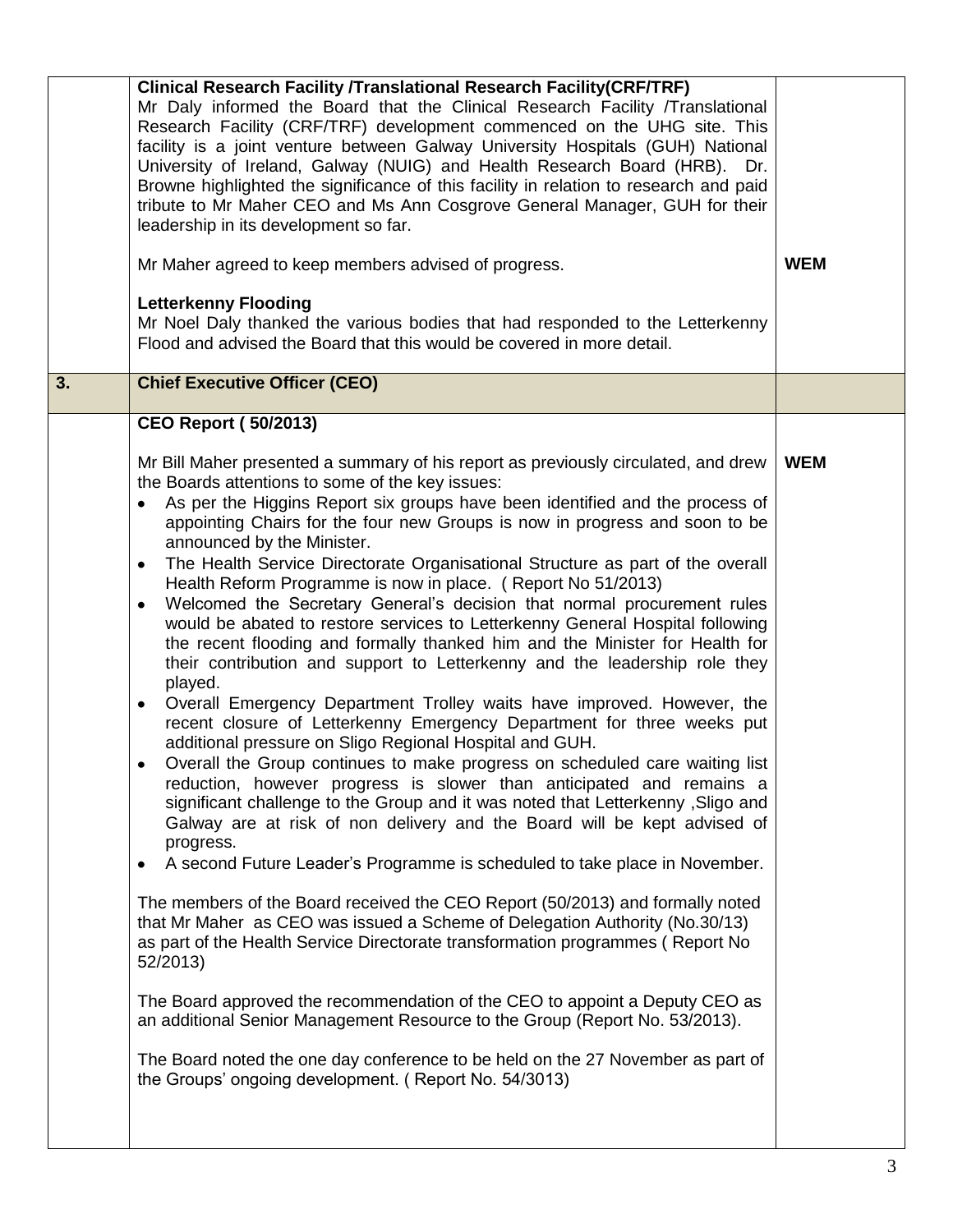| 4. | <b>Group Clinical Director</b>                                                                                                                                                                                                                                                                                                                                                                                                                                                                                                                                                                                                                                                                                                                                                                                                                                                                                                                                                                                                                                                                                                                                                                                                                                                                                                                                |           |
|----|---------------------------------------------------------------------------------------------------------------------------------------------------------------------------------------------------------------------------------------------------------------------------------------------------------------------------------------------------------------------------------------------------------------------------------------------------------------------------------------------------------------------------------------------------------------------------------------------------------------------------------------------------------------------------------------------------------------------------------------------------------------------------------------------------------------------------------------------------------------------------------------------------------------------------------------------------------------------------------------------------------------------------------------------------------------------------------------------------------------------------------------------------------------------------------------------------------------------------------------------------------------------------------------------------------------------------------------------------------------|-----------|
|    | <b>Group Clinical Director Report (55/2013)</b>                                                                                                                                                                                                                                                                                                                                                                                                                                                                                                                                                                                                                                                                                                                                                                                                                                                                                                                                                                                                                                                                                                                                                                                                                                                                                                               |           |
|    | Dr Pat Nash presented a summary of his report as previously circulated and<br>asked the Board to note the following:<br>Restructuring of Clinical Directorates has been initiated with the appointment of<br>$\bullet$<br>the 4 Group Wide Clinical Directors before next board meeting.<br>The post of Chief Academic Officer has been advertised as an interim post for<br>$\bullet$<br>one year.<br>Appointment of John McElhinney Group Quality and Safety Manager. This is<br>٠<br>the first Group Appointment for the West/ North West Hospitals Group and will<br>significantly strengthen the quality and safety arrangements of the Board and<br><b>Executive Council.</b>                                                                                                                                                                                                                                                                                                                                                                                                                                                                                                                                                                                                                                                                           | <b>PN</b> |
|    | Await the HIQA report in to the maternal death at UHG and advised the Board<br>٠<br>on receipt of report, the recommendations will be integrated into the current<br>action plan and will be discussed at the Patient Safety Committee.                                                                                                                                                                                                                                                                                                                                                                                                                                                                                                                                                                                                                                                                                                                                                                                                                                                                                                                                                                                                                                                                                                                       |           |
|    | The first Board Patient Safety Committee took place and the membership and<br>$\bullet$<br>terms of reference will be finalised at next Board Meeting.                                                                                                                                                                                                                                                                                                                                                                                                                                                                                                                                                                                                                                                                                                                                                                                                                                                                                                                                                                                                                                                                                                                                                                                                        |           |
|    | The members of the Board received the Clinical Directors Report and formally<br>noted the job description for the post of Chief Academic Officer (Report No<br>56/2013) as part of the implementation of the Higgins Report.                                                                                                                                                                                                                                                                                                                                                                                                                                                                                                                                                                                                                                                                                                                                                                                                                                                                                                                                                                                                                                                                                                                                  |           |
| 5. | <b>Group Director of Nursing and Midwifery (GDoNM)</b>                                                                                                                                                                                                                                                                                                                                                                                                                                                                                                                                                                                                                                                                                                                                                                                                                                                                                                                                                                                                                                                                                                                                                                                                                                                                                                        |           |
|    | Group Director of Nursing and Midwifery Report (57/2013)                                                                                                                                                                                                                                                                                                                                                                                                                                                                                                                                                                                                                                                                                                                                                                                                                                                                                                                                                                                                                                                                                                                                                                                                                                                                                                      |           |
|    | Ms Colette Cowan presented a summary of her report as previously circulated and<br>asked the Board to note the following:<br>As GDoNM formally welcomed Nursing, Midwifery and Support Services from<br>$\bullet$<br>the three additional hospitals to the Group and looked forward to working<br>together on replicating good practice and learning from each site.<br>To acknowledge that not one patient or staff member was injured or put at risk<br>$\bullet$<br>in the immediate aftermath of the Letterkenny flooding and this is a tremendous<br>achievement and credit to all staff concerned.<br>To note the Patient Story<br>$\bullet$<br>Progress on Nursing and Midwifery Strategy<br>٠<br>To observe the display banners of the Executive Management Team who are<br>$\bullet$<br>promoting "Hand Washing" and "bare below the elbows "infection control<br>standards. The Board welcomed this initiative and looked forward to receiving<br>future awareness campaigns as part of the Norovirus Prevention Strategy.<br>Report on ongoing Developments of Healthy Ireland (58/2013)<br>٠<br>Report on going developments of Project Echo (59/2013)<br>$\bullet$<br>Report on Cross Border Working (60/2013)<br>٠<br>The members of the Board received the Group Director of Nursing and Midwifery<br>report and her recommendations (44/2013) | cc        |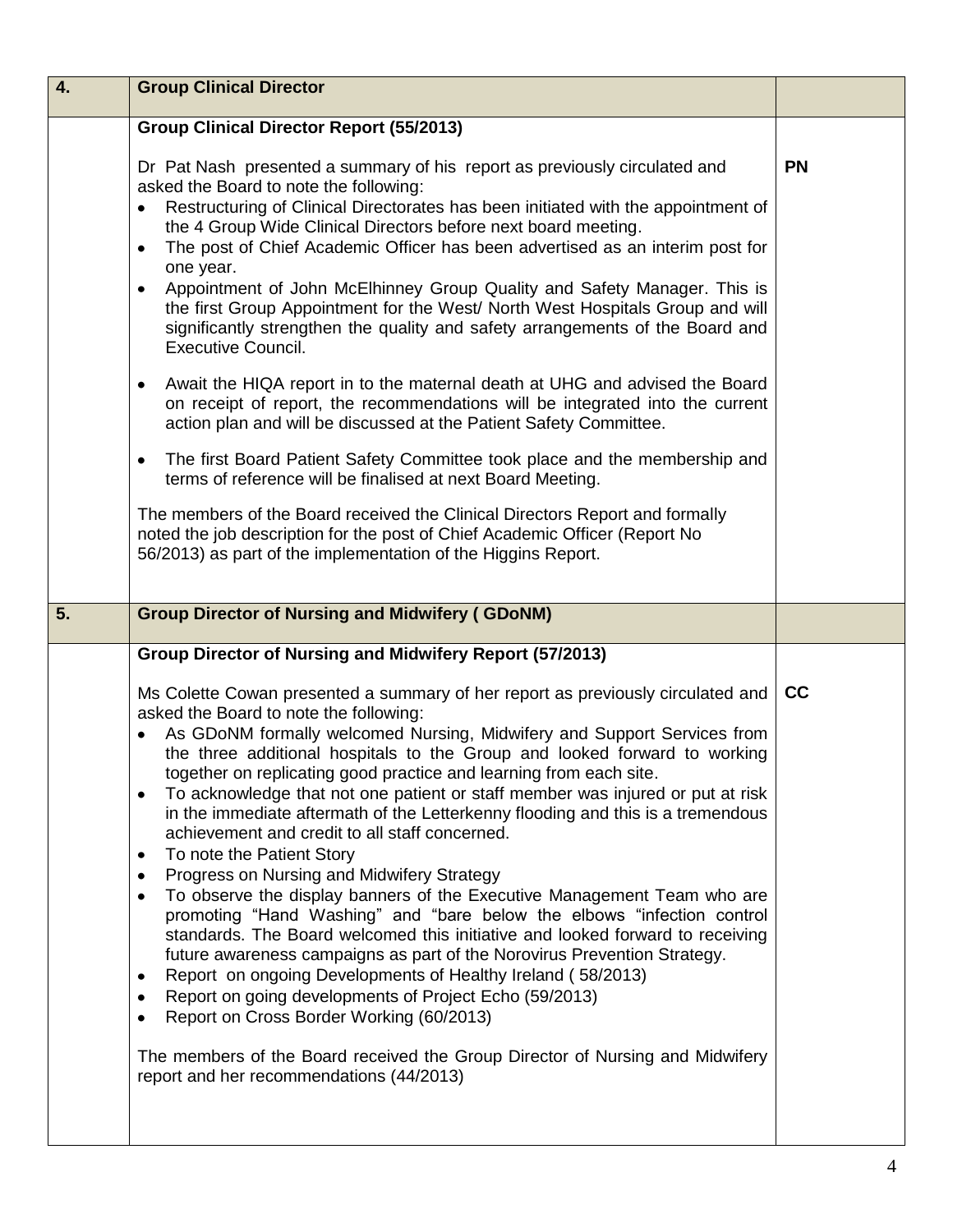| 6. | <b>Chief Finance Officer (CFO)</b>                                                                                                                                                                                                                                                                                                                                                                  |           |
|----|-----------------------------------------------------------------------------------------------------------------------------------------------------------------------------------------------------------------------------------------------------------------------------------------------------------------------------------------------------------------------------------------------------|-----------|
|    | Group Finance Report (61/2013)                                                                                                                                                                                                                                                                                                                                                                      |           |
|    | Mr Maurice Power presented the Finance Report as previously circulated and<br>advised the Board that the information is inclusive of the 7 hospitals.<br>Key areas highlighted:<br>At the end of July the Group is over budget by $£17.5m$ . The actual month<br>figure shows an overspend of $\epsilon$ 4.9m on budget. This would reduce the                                                      | <b>MP</b> |
|    | Groups deficit % down to 4.5%.<br>Group Forecast figures is showing an estimated overspend of €43m.<br>Allowing for the income legislation and ECF will reduce the deficit to $E26m$ .<br>The deficit is further impacted by the additional cost pressures resulting<br>from the Haddington Road Agreement of €2 million.                                                                           |           |
|    | The Board considered a discussion led by Dr Jim Browne regarding the financial<br>impact of Haddington Road agreement. Mr Maurice Power advised the Board that<br>a piece of work is currently in progress to calculate potential savings by the each<br>Hospital and agreed to update the Board at the next Board meeting.                                                                         |           |
|    | The members of the Board received the Chief Financial Officers Report (61/2013)                                                                                                                                                                                                                                                                                                                     |           |
| 7. | <b>Chief Operating Officer (62/2013)</b>                                                                                                                                                                                                                                                                                                                                                            |           |
|    | Mr Tony Canavan presented the Group Performance Management Report<br>(62/2013) as previously circulated and advised the Board that the information for<br>this report is based on Galway Roscommon and Portiuncula data only and that<br>future reports will incorporate Mayo, Letterkenny and Sligo.                                                                                               | <b>TC</b> |
|    | The Board considered a discussion led by Dr Brendan Day regarding GP<br>diagnostic referrals. It was noted that a GP Liaison meeting is taking place on 10<br>October to review pathways and Dr Nash agreed to report back at the next Board<br>meeting.                                                                                                                                            | <b>PN</b> |
|    | The members of the Board received the Group Performance Management Report<br>(62/2013) and acknowledged that future reports will incorporate all hospitals in the<br>Group.                                                                                                                                                                                                                         |           |
| 8. | <b>Letterkenny Flooding</b>                                                                                                                                                                                                                                                                                                                                                                         |           |
|    | Mr Sean Murphy, General Manager, LGH presented to the Board an overview of<br>the events that occurred on $26th$ July, the extent of the damage, and the hospitals<br>and Groups response to the flooding and provided an update on the progress of<br>the Recovery Steering Group in relation to the re provision of the Emergency and<br>Radiology Department.                                    |           |
| 9. | Board Briefing on Letterkenny Flood Friday 26 July 2013                                                                                                                                                                                                                                                                                                                                             |           |
|    | Mr Bill Maher CEO, and Mr Brian Cullen, Cullen Payne Architects presented to the<br>Board an overview on the Major Rebuild Programme underway and outlined the<br>areas for rebuild , costs involved, and timescales. Mr Bill Maher assured the Board<br>that the new buildings will be restored in line with current standards in patient care,<br>resulting in improvements in a number of areas. |           |